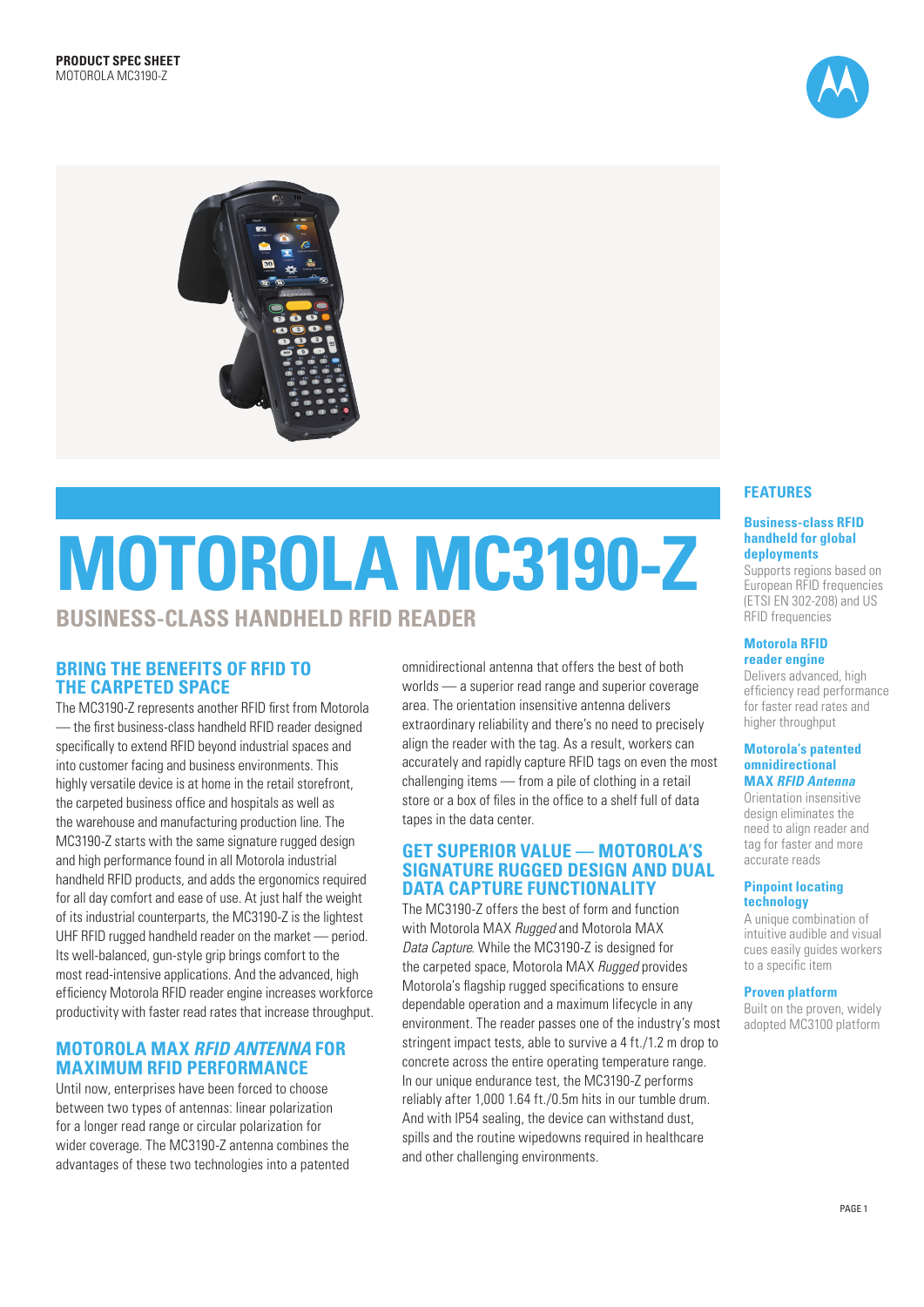#### **Easy-to-use Application Programming Interfaces (APIs)**

Rapid and cost-effective application development

#### **Wi-Fi 802.11a/b/g wireless connectivity**

Connects to virtually any wireless LAN for easy integration; enables real-time wireless data capture anywhere in your environment

#### **Motorola MAX** *Rugged***: meets and exceeds MIL-STD 810F standards for drop, tumble and sealing**

Built for all day enterprise use; provides dependable operation despite the inevitable drops and spills; provides extended lifecycle; withstands wipe downs

#### **Motorola MAX**  *Data Capture*

Offers exceptional RFID and bar code scanning functionality in a single device; eliminates the need to purchase two devices, reducing capital and operational costs

Motorola MAX *Data Capture* puts two best-in-class advanced data capture technologies in one device the ability to read RFID tags and scan bar codes. This versatility translates into fewer devices to purchase and manage. And just because the MC3190-Z offers advanced RFID technology does not mean you need to sacrifice bar code performance. The device accurately captures even damaged and poor quality 1D bar codes.

# **EASY-TO-USE ROBUST LOCATING CAPABILITY**

Until now, RFID handheld readers identified the general proximity of an item — for example, a shelf. The MC3190-Z offers a unique combination of intuitive audible and visual cues to quickly guide a worker to the location of any desired item. As the device moves closer to a specific item, a tone beeps louder and faster, while a sliding graphical bar increases in size. The result? Employees can rapidly locate any individual item, regardless of where it may be, faster and easier than ever before.

## **THE MOTOROLA END-TO-END ADVANTAGE**

When you choose the Motorola MC3190-Z, you enjoy the advantages of a world-class partner channel, world-class management solutions and world-class services. Our award-winning partner ecosystem offers a best-in-class, broad set of ready-to-go and custom applications for the MC3190-Z, minimizing deployment time and cost. Compatibility with Motorola's Mobility Services Platform (MSP) and the Motorola Mobility Suite offers extraordinary centralized control over all your Motorola devices, including the ability to remotely stage, provision, monitor, troubleshoot, secure data on the devices and much more. And since your employees will count on the MC3190-Z every day, our Service from the Start with Comprehensive Coverage will help keep your devices up and running at peak performance. This unique service includes normal wear and tear, as well as coverage for internal and external components damaged through accidental breakage at no additional charge significantly reducing your unforeseen repair expenses.

For more information on how you can bring the benefits of RFID into new areas of your business, please visit us on the web at www.motorola.com/mc3190z or access our global contact directory at www.motorola.com/enterprisemobility/contactus

# **MC3190-Z APPLICATIONS**

As the first business-class handheld RFID reader, the MC3190-Z enables the extension of RFID beyond industrial spaces and into customer facing and business environments. Industries and applications include:

| <b>INDUSTRY</b>                                        | <b>APPLICATION</b>                                     |
|--------------------------------------------------------|--------------------------------------------------------|
| <b>Retail</b>                                          | Inventory/cycle counting<br>۰                          |
| Sales Floor; POS; backroom                             | Automatic replenishment<br>۰                           |
|                                                        | Receiving/shrink control<br>۰                          |
|                                                        | Item finding<br>۰                                      |
| <b>Enterprise</b>                                      | Asset/IT management<br>۰                               |
| Business offices/carpeted spaces                       | File and document tracking<br>۰                        |
|                                                        | Item finding<br>۰                                      |
| <b>Healthcare</b>                                      | Asset management (for high value critical assets)<br>۰ |
| Hospitals; clinics                                     | Patient tracking<br>۰                                  |
|                                                        | Item finding<br>۰                                      |
| <b>Manufacturing/Warehousing</b>                       | Work in Process (WIP)<br>۰                             |
| (environmentally controlled)                           | Receiving/shipping<br>۰                                |
| Production line; warehouse aisles and<br>loading docks |                                                        |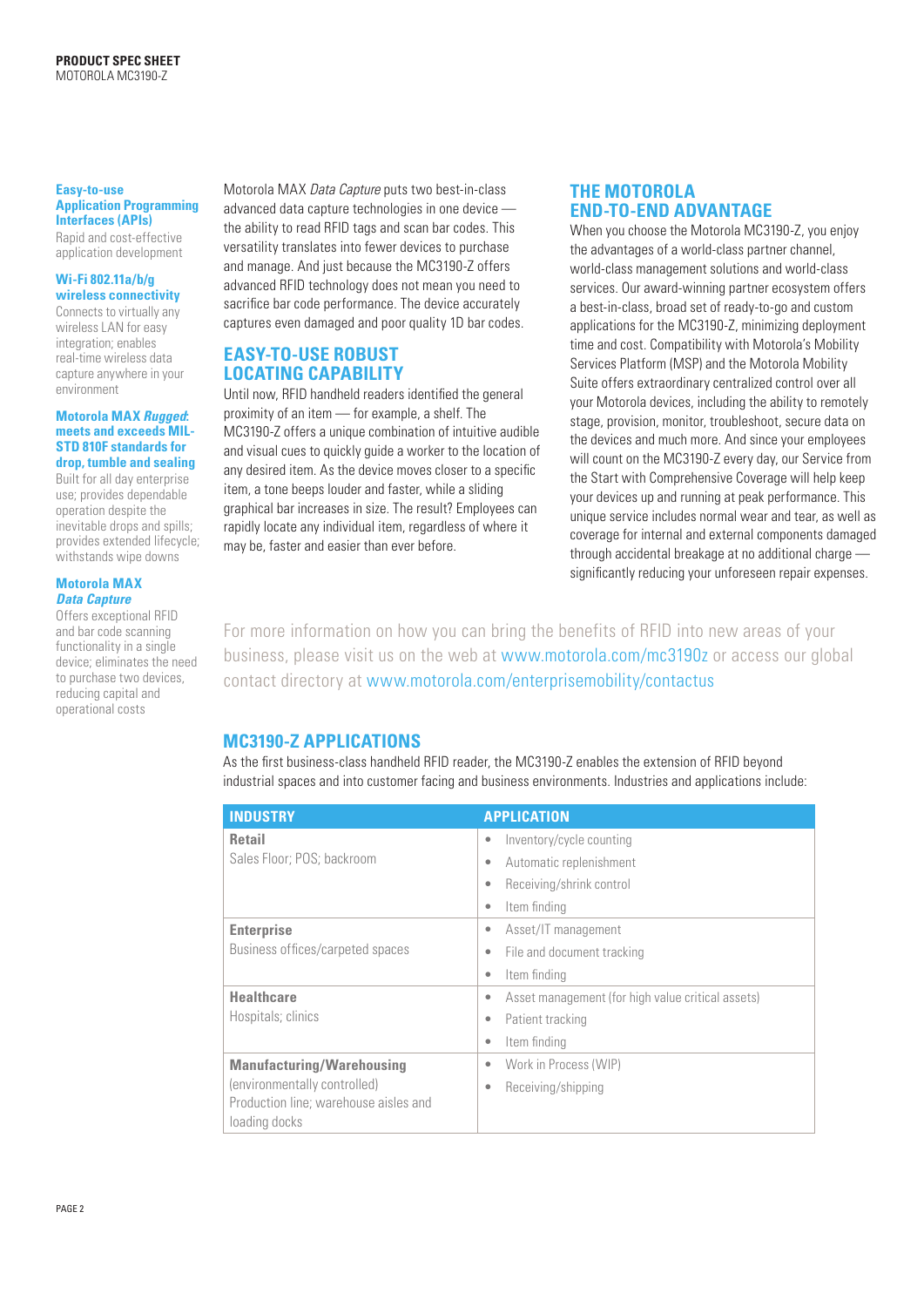# **SPECIFICATIONS CHART**

| <b>PHYSICAL CHARACTERISTICS</b>                   |                                                                                                           |  |
|---------------------------------------------------|-----------------------------------------------------------------------------------------------------------|--|
| <b>Dimensions</b>                                 | 7.6 in. H x 4.7 in. W x 6.4 in. D<br>19.34 cm H x 11.94 cm W x 16.26 cm                                   |  |
| Weight                                            | 22.93 oz./650 g (including battery, stylus,<br>narrow keypad & strap)                                     |  |
| Display                                           | 3 in. QVGA color display (320 x 320)<br>touchscreen with backlight                                        |  |
| Battery                                           | Li-Ion 4.400 mAh @ 3.7Vdc<br>(2X Battery only)                                                            |  |
| <b>Network Connections</b>                        | RS232; USB (host and client)                                                                              |  |
| Keypad                                            | 48-key Alpha-Numeric                                                                                      |  |
| Data Capture Options                              | RFID, 1D laser scanner and 2D imager                                                                      |  |
| <b>PERFORMANCE CHARACTERISTICS</b>                |                                                                                                           |  |
| <b>CPU</b>                                        | Marvell PXA320 @ 624 MHz                                                                                  |  |
| <b>Operating System</b>                           | Microsoft <sup>®</sup> Windows Embedded Handheld<br>6.5.3                                                 |  |
| Memory                                            | 256MB RAM/1GB Flash as shipped,<br>user expandable                                                        |  |
| <b>USER ENVIRONMENT</b>                           |                                                                                                           |  |
| Drop Spec                                         | 4 ft./1.2 m drop to concrete across the<br>operating temperature range; meets and<br>exceeds MIL-STD 810F |  |
| <b>Tumble Spec</b>                                | 500 1.64 ft./.5 m tumbles (1,000 drops)<br>at room temperature; meets and exceeds<br>MIL-STD 810F         |  |
| <b>Operating Temp</b>                             | 14° F to 122° F/-10° C to 50° C                                                                           |  |
| Storage Temp                                      | -22°F to 160° F/-30°C to 70°C                                                                             |  |
| Sealing                                           | IP54: Meets and exceeds MIL-STD 810F                                                                      |  |
| Humidity                                          | 5-95% non-condensing                                                                                      |  |
| Electrostatic<br>Discharge (ESD)                  | +/-15kv VDC air discharge, +/-8kv VDC direct<br>discharge, +/-8kv indirect discharge                      |  |
| <b>RFID</b>                                       |                                                                                                           |  |
| <b>RFID Power Output</b>                          | EU: 1/2 watt ERP for Europe<br>US: 1 watt EIRP                                                            |  |
| RFID Antenna Type                                 | Integrated Orientation Insensitive                                                                        |  |
| Frequency Range                                   | EU: 865-868 MHz; US: 902-928 MHz                                                                          |  |
| <b>Standards Supported</b>                        | EPC Gen 2 DRM (DRM compliant<br>up to 0.5W)                                                               |  |
| <b>WIRELESS LAN VOICE AND DATA COMMUNICATIONS</b> |                                                                                                           |  |
| Radio                                             | Tri-mode IEEE® 802.11a/b/g                                                                                |  |
| Data Rates Supported                              | 802.11a: up to 54 Mbps, 802.11b: up to 11<br>Mbps, 802.11g: up to 54 Mbps                                 |  |
| VolP-Ready                                        | Optional (region dependent)                                                                               |  |

| WIRELESS PAN DATA AND VOICE COMMUNICATIONS |                                                                                                                                                                                                  |  |
|--------------------------------------------|--------------------------------------------------------------------------------------------------------------------------------------------------------------------------------------------------|--|
| <b>Bluetooth®</b>                          | Region dependent                                                                                                                                                                                 |  |
| <b>PERIPHERALS AND ACCESSORIES</b>         |                                                                                                                                                                                                  |  |
| Cradles                                    | Single-slot USB/RS232 charging cradle with<br>spare battery well                                                                                                                                 |  |
| Chargers                                   | Four-slot battery charger; adaptor for<br>universal battery charger                                                                                                                              |  |
| Printers                                   | Supports Motorola approved printers                                                                                                                                                              |  |
| Other Accessories                          | Charging cables, magnetic<br>stripe reader                                                                                                                                                       |  |
| <b>REGULATORY</b>                          |                                                                                                                                                                                                  |  |
| EMI/EMC                                    | FCC Part 15 Class B, ICES 003 Class B, IEC<br>60601-1-2, EN 301 489-1, EN 301 489-17,<br>EN 301 489-3                                                                                            |  |
| <b>Electrical Safety</b>                   | UL 60950-1, CSA C22.2 No. 60950-1,<br>IEC 60950-1                                                                                                                                                |  |
| <b>RF</b> Exposure                         | EU: EN 50360; EN 50364<br>USA: FCC Part 2, FCC OET Bulletin 65<br>Supplement C<br>Canada: RSS-102<br>Japan: ARIB STD T56<br>Australia: Radiocommunications Standard<br>2003                      |  |
| WLAN, Bluetooth<br>and RFID                | EU: EN 300 328, EN 301 893 : EN 302 208<br>US: FCC Part 15.247, 15.407<br>Canada: RSS-210<br>Australia: AS/NZS 4268                                                                              |  |
| Laser Safety                               | A21CFR1040.10, IEC/EN 60825-1                                                                                                                                                                    |  |
|                                            | Model Numbers for Regulatory Certifications: MC319ZUS, MC319ZEU                                                                                                                                  |  |
| <b>GEOGRAPHIC AVAILABILITY</b>             |                                                                                                                                                                                                  |  |
| 302-208) and US RFID frequencies           | Supported regions based on European RFID frequencies (ETSI EN                                                                                                                                    |  |
| <b>WARRANTY</b>                            |                                                                                                                                                                                                  |  |
| normal and proper conditions.              | The MC3190-Z is warranted against defects in workmanship and<br>materials for a period of 12 months from date of shipment,<br>provided that the product remains unmodified and is operated under |  |
| <b>RECOMMENDED SERVICES</b>                |                                                                                                                                                                                                  |  |
| <b>Comprehensive Coverage</b>              | Customer Services: Service from the Start with                                                                                                                                                   |  |
| <b>MAX</b> Rugged                          | 101100<br><b>MAX RFID Antenna</b><br><b>MAX Data Capture</b>                                                                                                                                     |  |